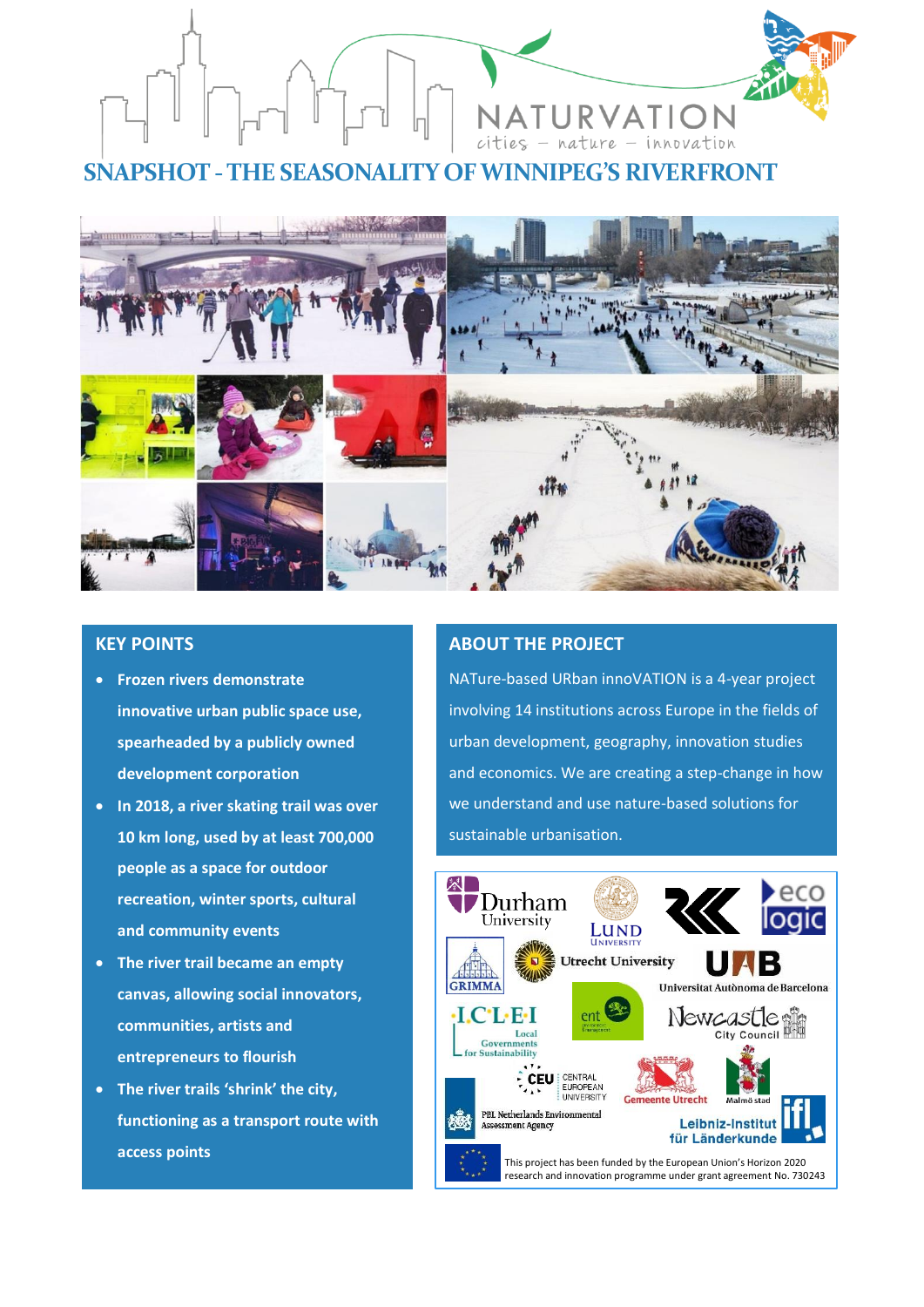

### **Sustainability challenges and opportunities**

**Winnipeg is a "river city", yet public waterfront access and development have been limited by increasingly frequent and severe floods, erosion, loss of vegetation and land ownership patterns. However, over the last decade, interest in the city's riverfronts has grown significantly.** *"The city really turned its back on its rivers. We only saw the river as a problem. It was time to turn around."<sup>1</sup>*

Winnipeg is the capital of the Province of Manitoba, and the seventh largest city in Canada with an urban population of 705,000. The city is on a flat and very broad floodplain near the geographic centre of North America, halfway between the Atlantic and Pacific Oceans, at the confluence of the Assiniboine and Red Rivers. Known as the "Gateway to the West", Winnipeg is a transportation, logistics and financial centre, as well as a thriving cultural, sports, and education hub of the Prairie provinces. Winnipeg is both the coldest provincial capital – the winter is 4-5 months long and the average low temperature for January is -18°C – and the second sunniest city in Canada. Winnipeg also faces various pressing challenges, such as changing flood regimes, loss of the city's elm and ash canopy to diseases, maintenance costs of over 4,000 hectares of parkland, eutrophication of Lake Winnipeg, car-centred development and suburban sprawl, as well as poor living conditions and food insecurity of Canada's largest urban First Nation (Indigenous) population.

### **Solution story and key actors**

**Significant public and private investments were made along the confluence of the Assiniboine and Red Rivers, known as 'The Forks'. Winter use of the riverfront has changed dramatically in recent years, as the frozen river was transformed into one of the world's most vibrant and innovative public spaces in winter.**

The Forks was a meeting place for First Nations for over 6,000 years, then became an industrial and logistics hub in the heart of Winnipeg. After decline and decades of abandonment in the 20<sup>th</sup> century, the revitalization of the brownfield area was led by a development corporation, The Forks North Portage Partnership (FNPP), in the 1990s. With its river walkway, multi-use green spaces, historical sites, museums, sport and cultural centres, The Forks is now regarded as the city's most vibrant zone, and one of the top public spaces in North America, welcoming more than four million visitors every year.<sup>2</sup> To attract people and sustain commercial activities during the long winter period, FNPP began to maintain ice trails for skating and outdoor activities on the frozen river in the mid-2000s. In 2007, the 'Red River Mutual Trail' became the world's longest natural skating trail, receiving a Guinness Record, as well as attracting local and international attention. In 2018, the trail was over 10 km long, used by at least 700,000 people<sup>3</sup> for outdoor recreation (hockey, curling, skating, cross-country skiing, fat-tyre biking), community events (community-designed warming huts, cooking in fire pits), cultural events (performances, art competitions, sculptures) and festivals that offer historical and cultural connection to the rivers (Festival du Voyageur). The ice trails also provide exposure to rich urban wildlife during the winter season, and connect otherwise distant neighbourhoods, thus function as a transportation and commuting route with a variety of access points, reducing the need for motorized traffic: **"…thanks to the river trail, it's easier to connect and access some spaces."** 4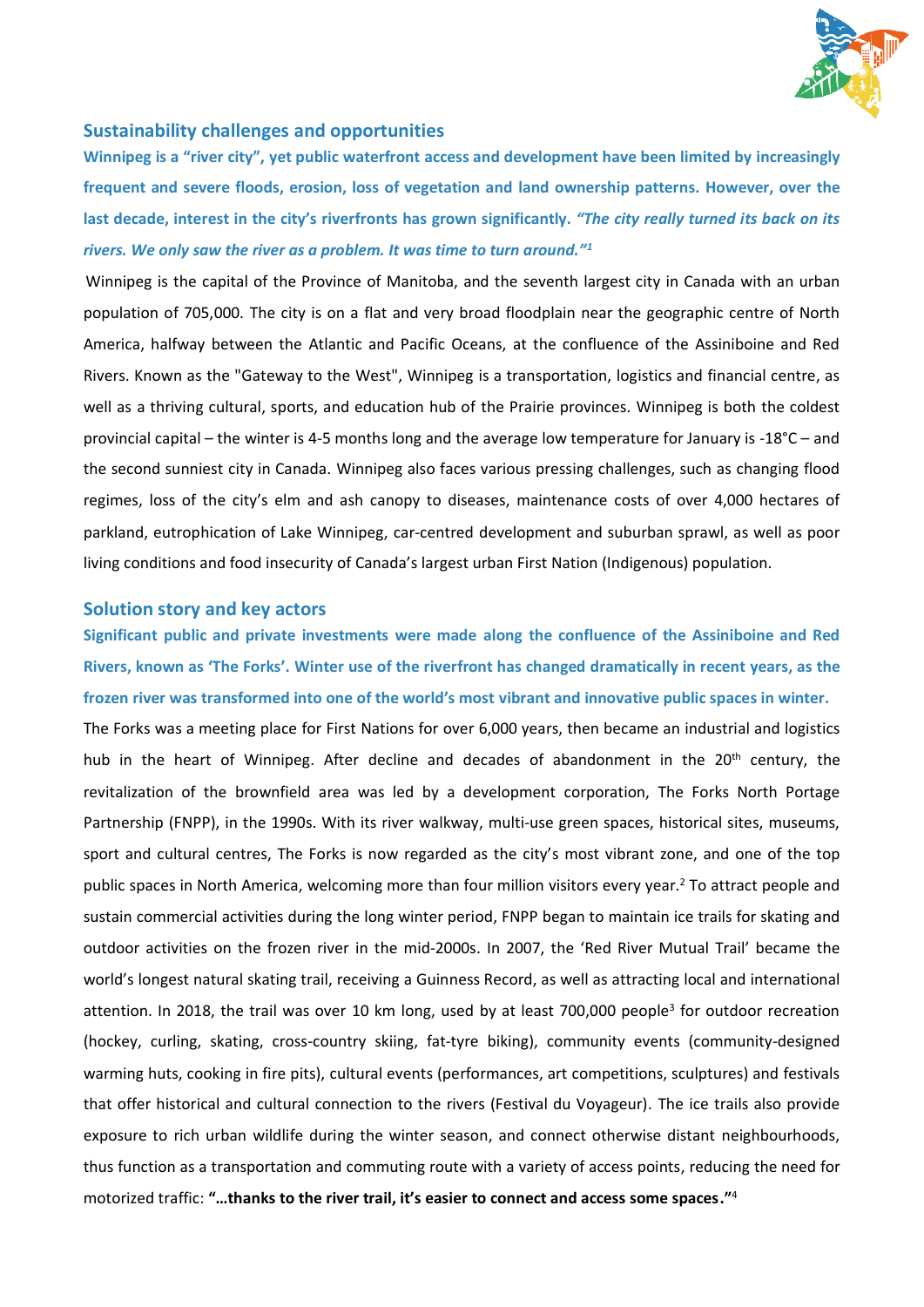



## **Governance strategies**

**Although The Forks North Portage Partnership (FNPP) is publicly owned, it acts like a private development corporation of The Forks, and enjoys substantial independence.**  When the river freezes it is no longer considered a navigable waterway, so neither the federal, provincial nor municipal government claims jurisdiction over it. When FNPP

started to develop trails to promote winter activities, there was no opposition from the authorities, and The Forks gradually took responsibility for its management. FNPP is owned by three levels of government (federal, provincial and municipal), and governed by a Board of Directors with three members from each level and a chairperson.<sup>5</sup> Conceptual and strategic decisions about The Forks require approval of the Board, and the Board appoints the CEO of FNPP. Board members from the municipal government are accountable to the Mayor, who is accountable to the City Council. The government stopped providing funding after the redevelopment of The Forks, and since FNPP is operationally successful, as well as financially sustainable, it is managed internally. As the CEO concluded: *"The city has given us a nod that they're just gonna stay out of it as long as we manage it well. […] People recognized the Forks as the place to fulfil their creative desires, because they don't get hammered with permits… so they come to us with these really interesting ideas." 6*

# **Business models**

**The Forks is more vibrant and has more visitors during the winter than during any other season, allowing social innovators, artists and businesses to flourish.**

After a few successful years of redevelopment, the government began to scale back monetary support and currently provides only emergency services. The Forks

contributes over €82 million a year to the local economy. They need to *"run independently as a business,*  and they need to be self-sufficient<sup>17</sup>, while reinvesting all profit in development and programming. The Forks estimates that river trail maintenance (regular snow removal and ice maintenance) and warming huts cost around €175,000 per year. Revenue from extra parking and sales during the winter far exceeds these costs, making maintenance profitable, and allowing for further experimentation: *"Change is constant. It's how you self-learn, how you learn from what works and what doesn't. We're willing to take some risks because it often pays off, and if it doesn't, we kill it real quick, adapt, and we try again…"<sup>8</sup>*

The business model of The Forks is to provide space and support for entrepreneurs and social innovators. Raw Almond, for example, is a financially self-sustaining temporary restaurant built entirely on the ice trail every year. It was initiated and financed by a local art gallery owner and a restaurant owner to attract people. As one of them emphasized: **"***It gained momentum like lighting a match. A shining beacon, utilizing the river at the hardest time of the year when people don't want to gather.* **[…]** *Food is a common language to bring people to a public space. You have this space that you can create and curate for people to meet, share, talk, and get a different perspective while dining on a living river." 9*